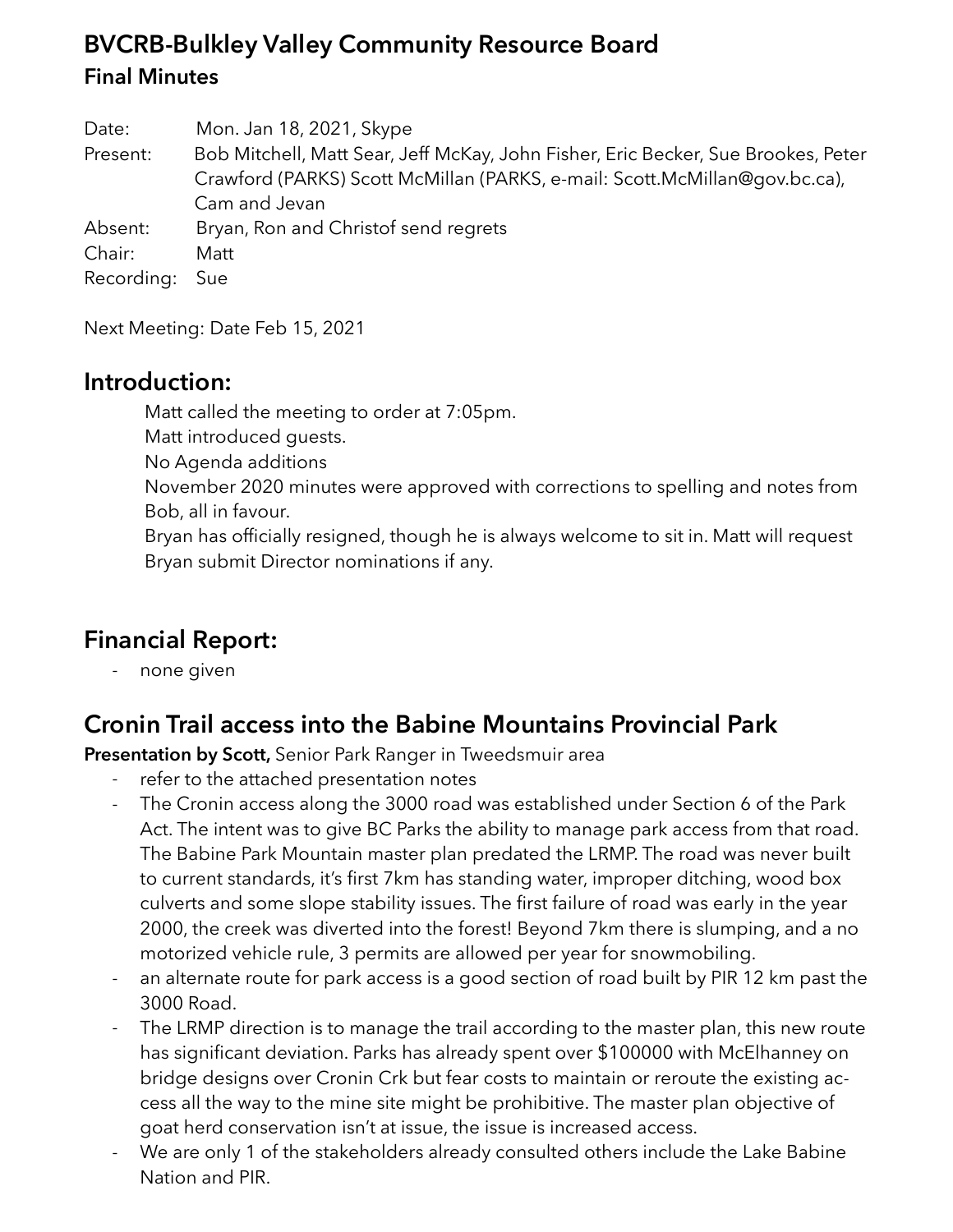#### **Discussion:**

- The mountain bike community would likely support either option. Directors don't see any issues that would impede either improvement.
- Directors ask and suggest:
	- o upgrading the existing road to say 4 km then putting in a small parking lot
	- o what does the access mean to people
	- o the Moricetown Cronin Trail is out of scope, this isn't in the park, we or Parks could apply to have it covered under Section 6 then enforce restrictions on it ie no summer motorized access.
	- o maintaining access to Higgins Creek is valuable, it's a horseman trail. (Scott mentions one foot bridge has been removed because of deterioration.)
	- o more conversation required within the board

#### **Responses:**

- BC Parks and Rec. have not monitored the impact of the snowmobilers. There was only really one group that goes yearly.
- The Victoria Bason trail could connect to Higgins, this connection would provide hiker access. Another access through the lookout would also be accessible to horseman.
- Horseman usually don't need road access for up to 10 years after decommissioning a road.
- Decommissioning involves pulling the bridge at Cronin Crk and returning the creek to a firm bed.

### **Orange Rd.**

- Peter indicated there may be a new gate on the Orange Road this summer, between the Onion Rd. parking lot and Rudphler Creek. This is a Section 6 parcel under the Parks Act. It's a line of access to the Park with no summer motorized use allowed on the road (with exception of exploration).
- There is alpine damage outside the park nearby.
- The current ditch limits larger vehicles but dirt bike access remains. The new gate would be quite low down in the grade to protect against vehicles. Parks expect push back from the users, already signage gets removed often.

# **Telkwa Caribou GAR Order – Timber Supply Impact Offsets,**

#### **Jevan and Cam present:**

- a letter between PIR and FLNRO, setting up of the WHMA will be circulated by Matt
- This presentation is a report on how they are going to implement the WHMA
- The CRB is seen as a mechanism to help inform when the Province needs broader public process.
- this GAR dates back to 2015.
- FLNRO has been working on implementing Caribou conservation measures which resulted in an implementation of a sub alpine caribou wildlife habitat range.
- the WHMA spans the Bulkley R. and Morice R. TSA's.
- the reason for the WHMA was management of access over the Telkwa Range.
- the Caribou WHMA shifted the balance of timber harvesting from the land base.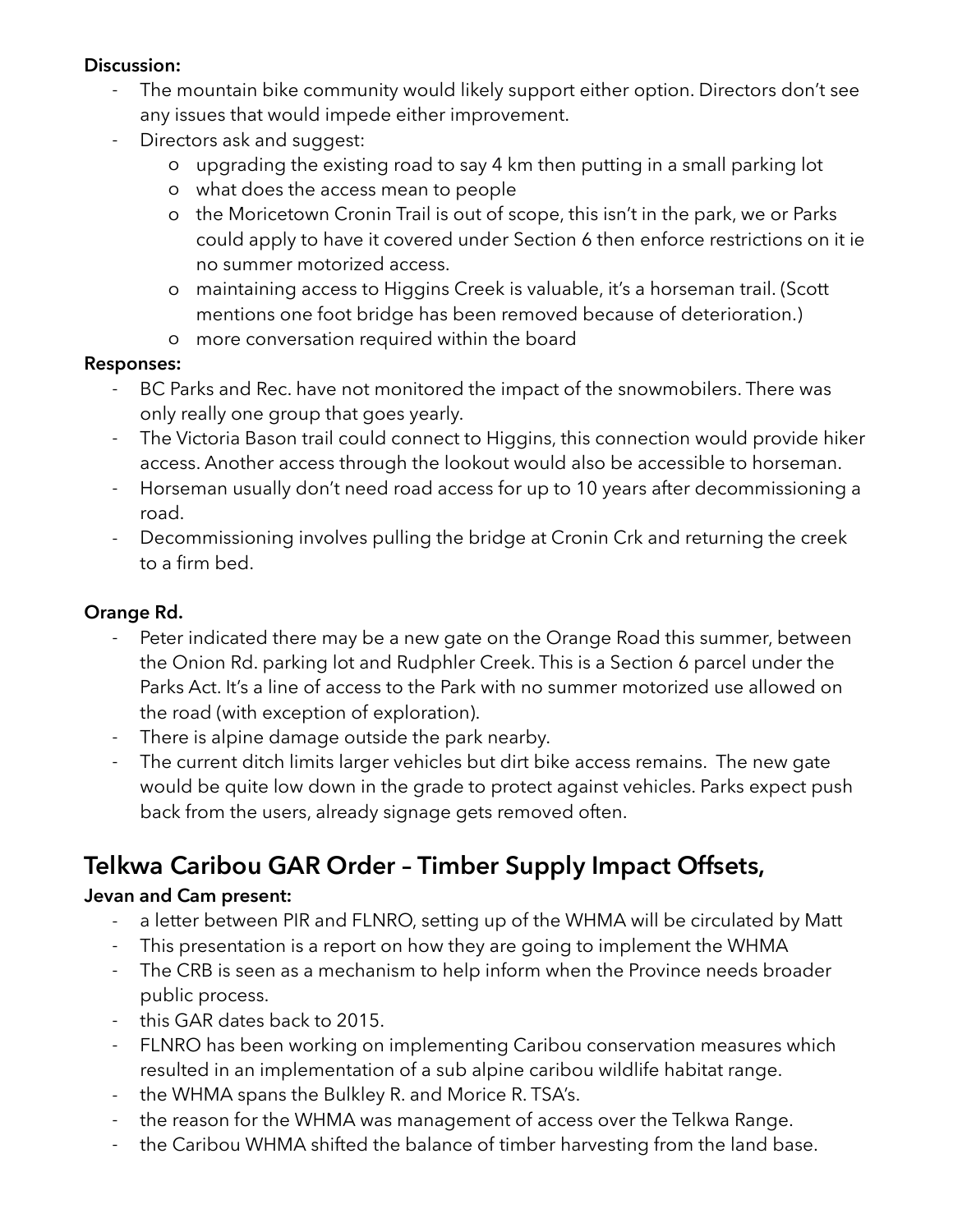- legal opinion was that Geoff and Cam can seek amendments to the HLPO so long as its minor.
- PIR is the largest licencee in the TSA and most affected by the implementation of the WHMA status. The Telkwa Range was considered a no harvest area of roughly 30 000 hectares.
- the LRMP is premised on a socio-economic balance and denotes a 10% impact on available timber supply when making conservation and land use decisions
- FLNRO HLPO has that 10% balance established, whether this is still a relevant value for use in the HLPO is questionable, the HLPO came after the LRMP and the LRMP didn't consider how the 10% would be used specifically in the HLPO process
- HLPO only deals with forestry planning not other values in the LRMP

### **Discussion:**

- Is there some accounting, showing the loss of harvest, change of biodiversity levels, wildlife value impacts, offsets if any - what are the figures around how these things will be affected by harvesting. Caribou is not the only pressure on the land base, there are other values.
	- o the response was another question how do these individual topics affect the strength of the whole plan?
	- o West Fraser and PIR talked briefly about how they were going to get an accounting. They advanced some principles around how do they maximize some all of the values when you talk trade offs. There are other values managed in other areas - some principles were developed around how and where they could do that in this case. None were shared.
- What are the suite of values?
- How affective has the LRMP been is there accounting here? There are no baseline figures and no figures now - have certain values been maintained since the 2005 State of the Forest for example. There needs to be some kind of accounting do we have the data to establish whether the plan was effective?
	- o response we got corridors and maps that show harvesting, we got 0 stage targets and others with regard to forest health, health of adjacent areas, we got landscape units - there is raw data, we've got the data to suggest we are following the plan as established
- Are the numbers showing the protection of biodiversity?
	- o we haven't really tested this. FLNRO was to measure forest range effectiveness and the environmental leadership initiative (ESI) was a suite of objectives that was developped to monitor how designations are doing. This is happening with first nations communities somewhere.

### **Recomendation:**

- the board asks you to please provide some analysis on how Telkwa Range values are affected as well as Caribou health
- Jevan or Cam want to also account for unnamed risks...? how? They mention that the WHMA is timed to periodic re-evaluations of herd health and presumably other factors - is it every 10 years? What else is a factor?
- Yes FLNRO will let us know some of this accounting and maybe it will be a public process.